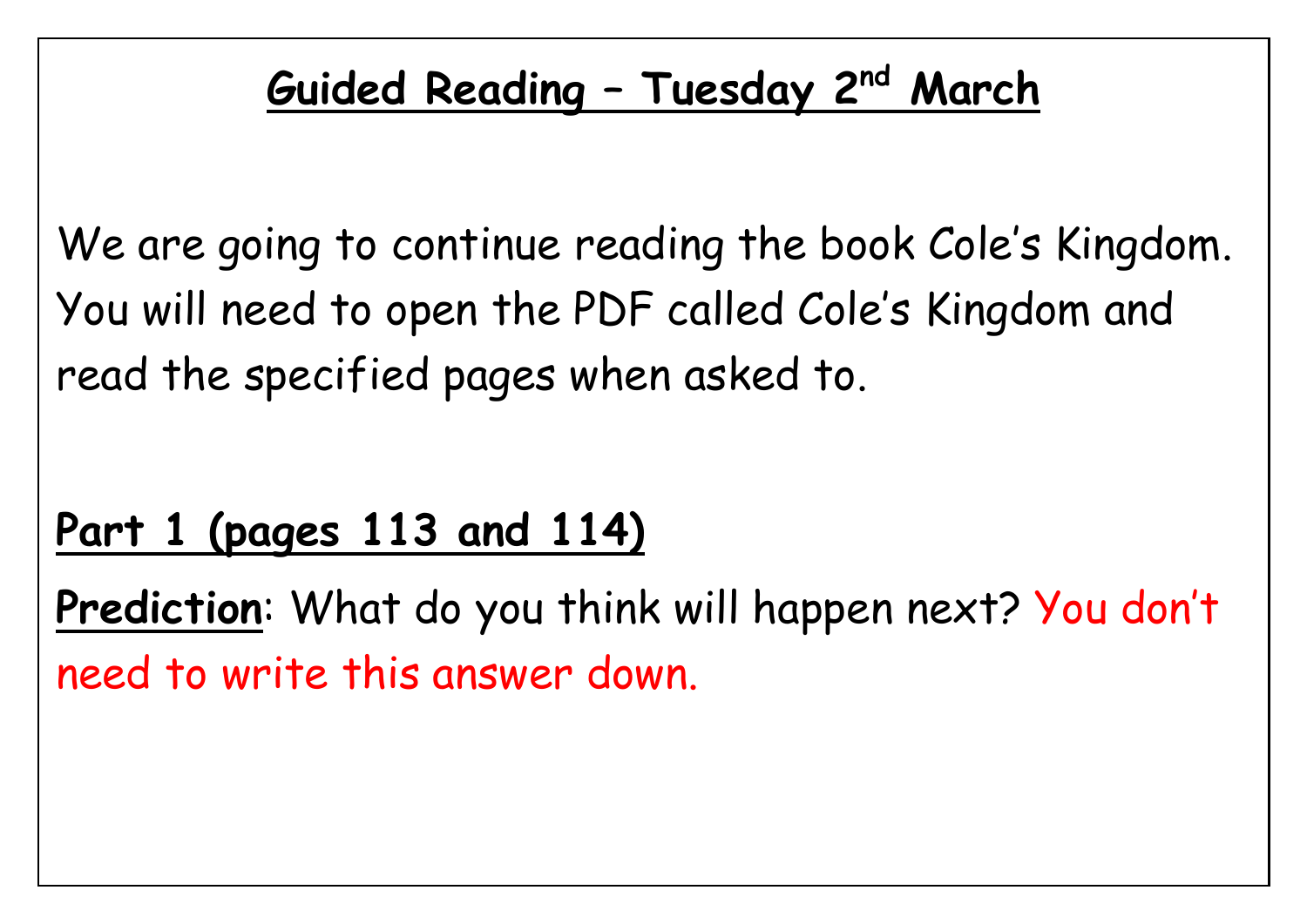Read pages 113 and 114. If you are unsure of the meaning of any words, you can clarify them on the internet.

**Questions:** You don't need to write the answers down (unless you would like to). These questions are just to ensure you have understood what you have read before you complete your written task.

1) **Challenge:** Why did the author make the choice to move the story back to the party rather than follow Cole's escape? (2f)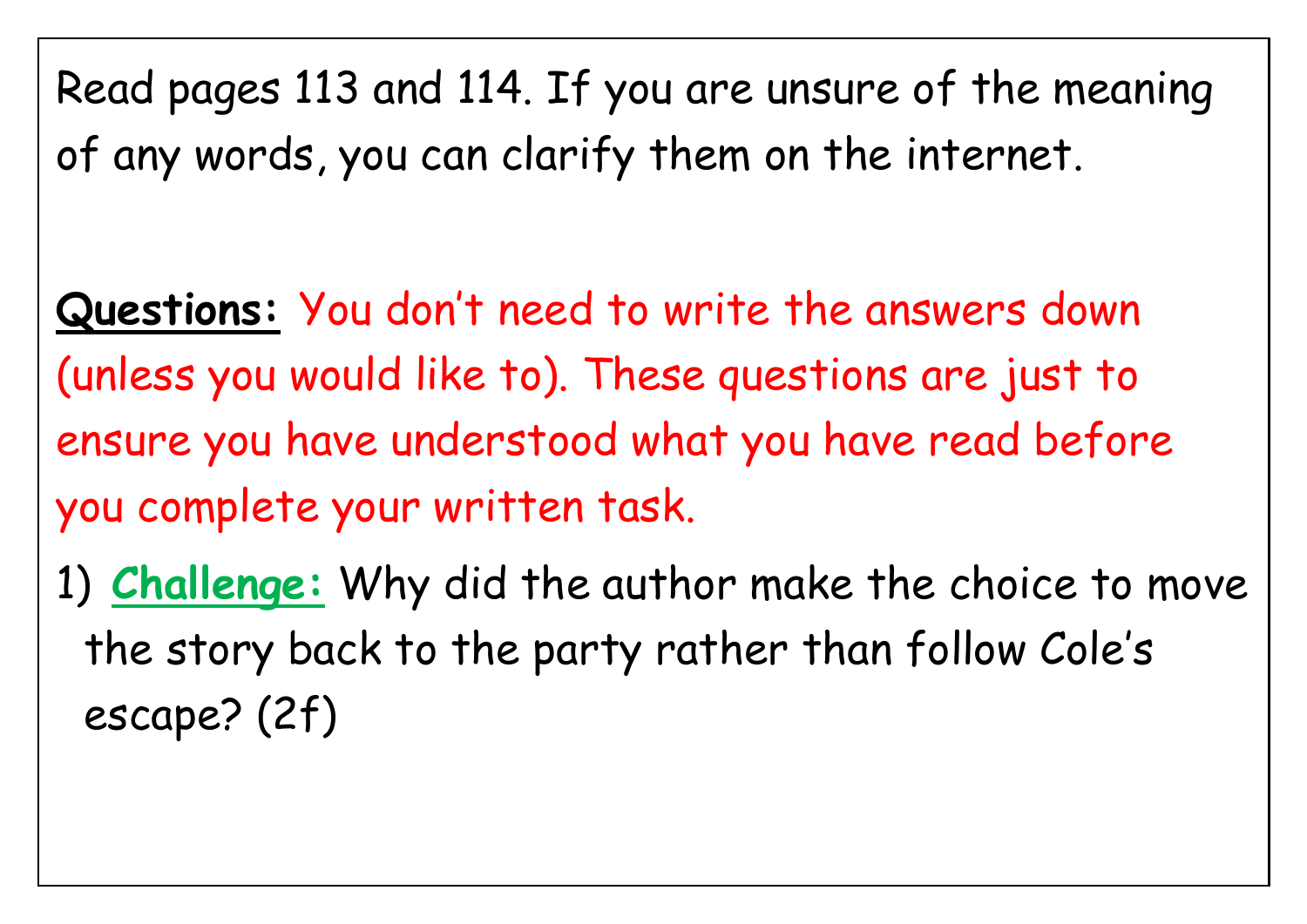- 2) What had given the King "an expression of satisfied ease"? (2d)
- 3) How were the Resistance different to the other party guests? (2b)
- 4) What were the Resistance waiting for? (2d)

**Summary:** Summarise what you have just read. You don't need to write this answer down.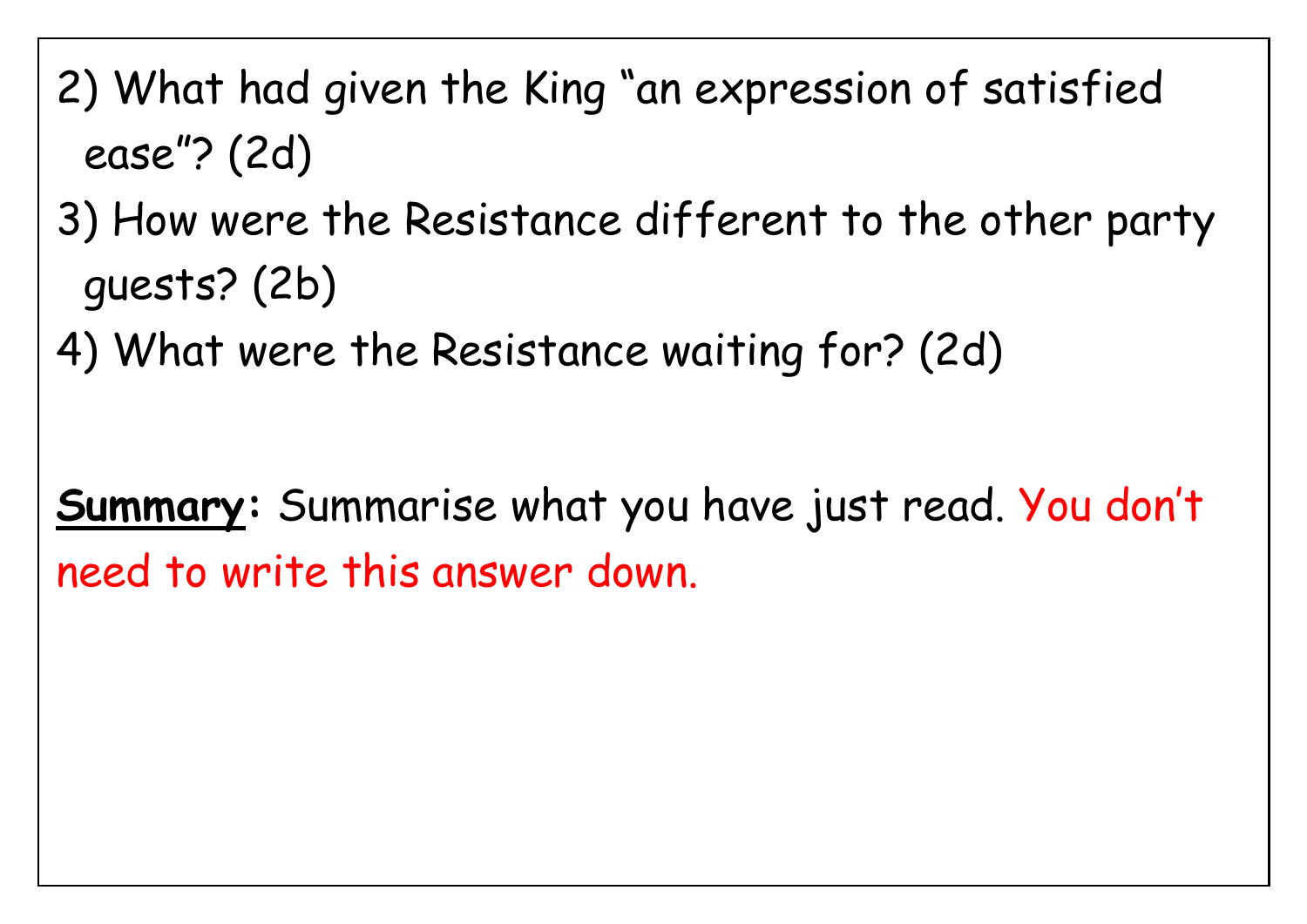## **Part 2 (pages 115 and 116)**

Prediction: What do you think is going to happen in next? You don't need to write this answer down.

Read page 115 and 116. If you are unsure of the meaning of any words, you can clarify them on the internet.

**Questions:** You don't need to write the answers down (unless you would like to). These questions are just to ensure you have understood what you have read before you complete your written task.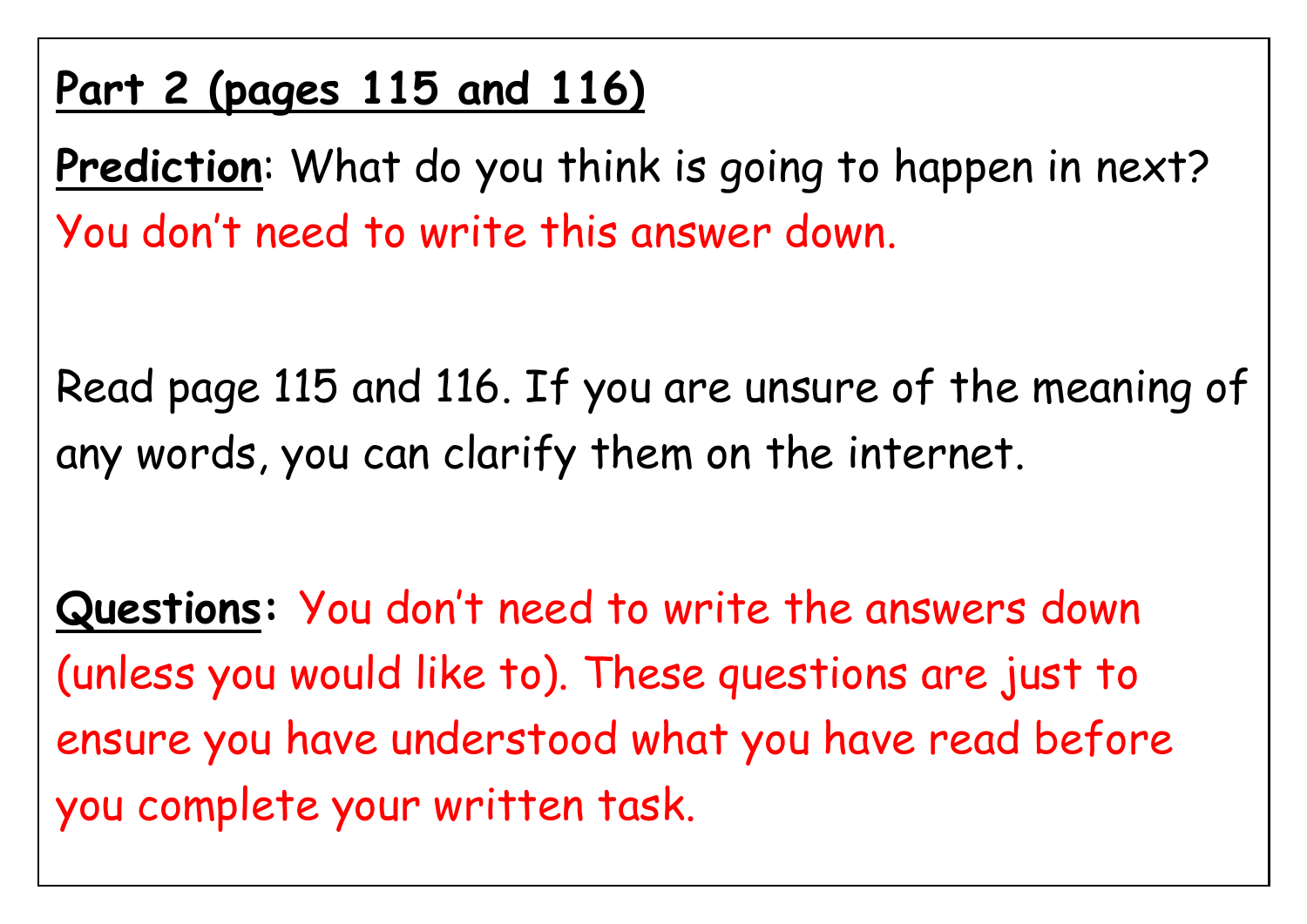- 5) Where had the seal of Felrin been placed for the party? (2b)
- 6) Where was Redbush making his way to? (2b)
- 7) **Challenge:** How does the King try to influence the crowd in to thinking what he is doing is a good thing? (2d) 8) What does the word "tentative" show? (2g)

**Summary:** Summarise what you have just read. You don't need to write this answer down.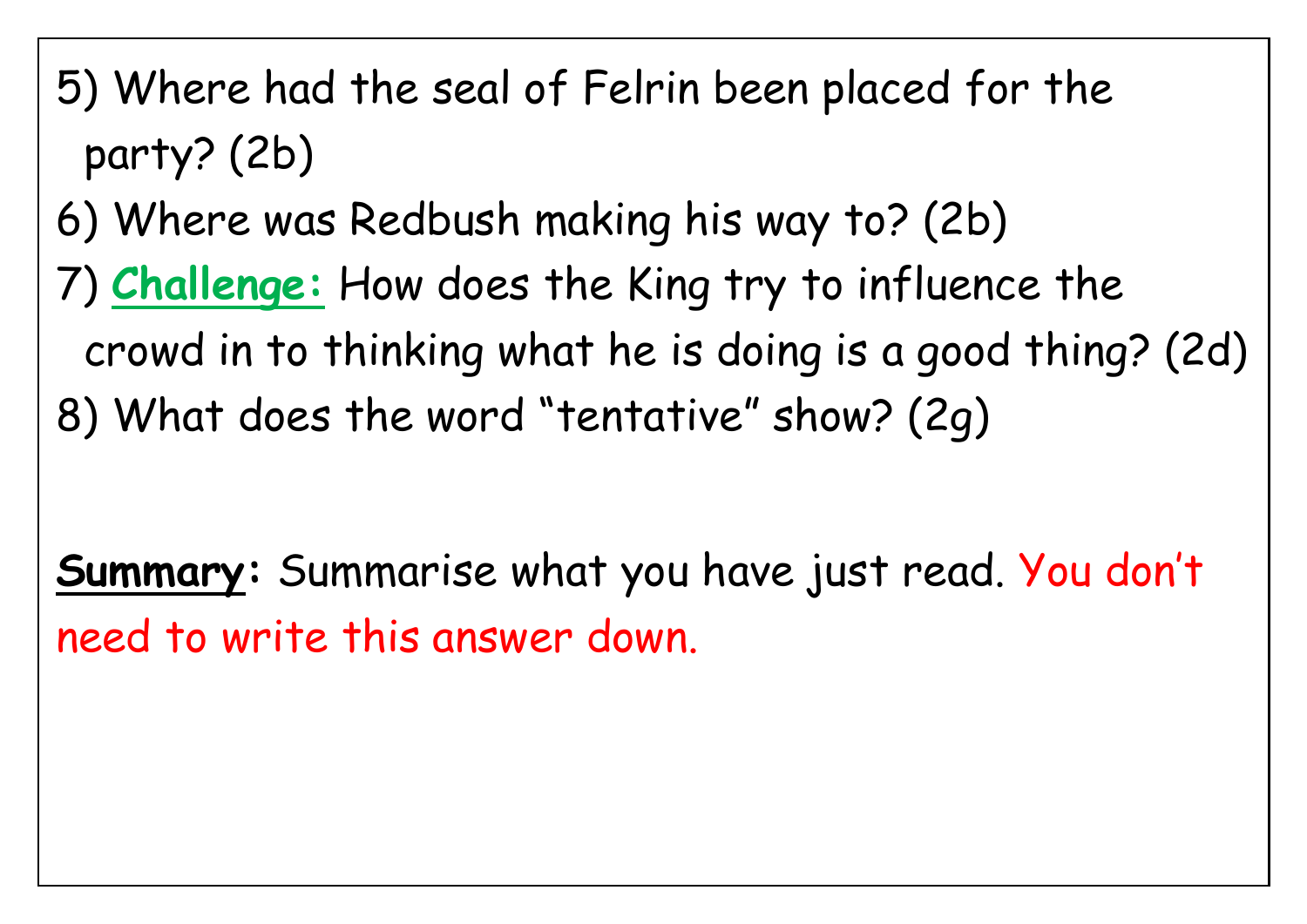## **Written Task – Stamina**:

Today you will practice your reading for stamina skills. You will need to pick a book you have from home, or use on online book (following the instructions on this link): [How\\_To\\_Keep\\_Reading\\_At\\_Home\\_January\\_2021.pdf](https://www.oasisacademyparkwood.org/uploaded/Parkwood/Curriculum/Year_Groups_and_Teachers/How_To_Keep_Reading_At_Home_January_2021.pdf)  [\(oasisacademyparkwood.org\)](https://www.oasisacademyparkwood.org/uploaded/Parkwood/Curriculum/Year_Groups_and_Teachers/How_To_Keep_Reading_At_Home_January_2021.pdf)

You need to read for at least 15 minutes. After reading your book, complete one of these tasks:

- Write a short summary of what you have read.
- Create a book review (plot, favourite characters, who you would recommend the book to and why.)